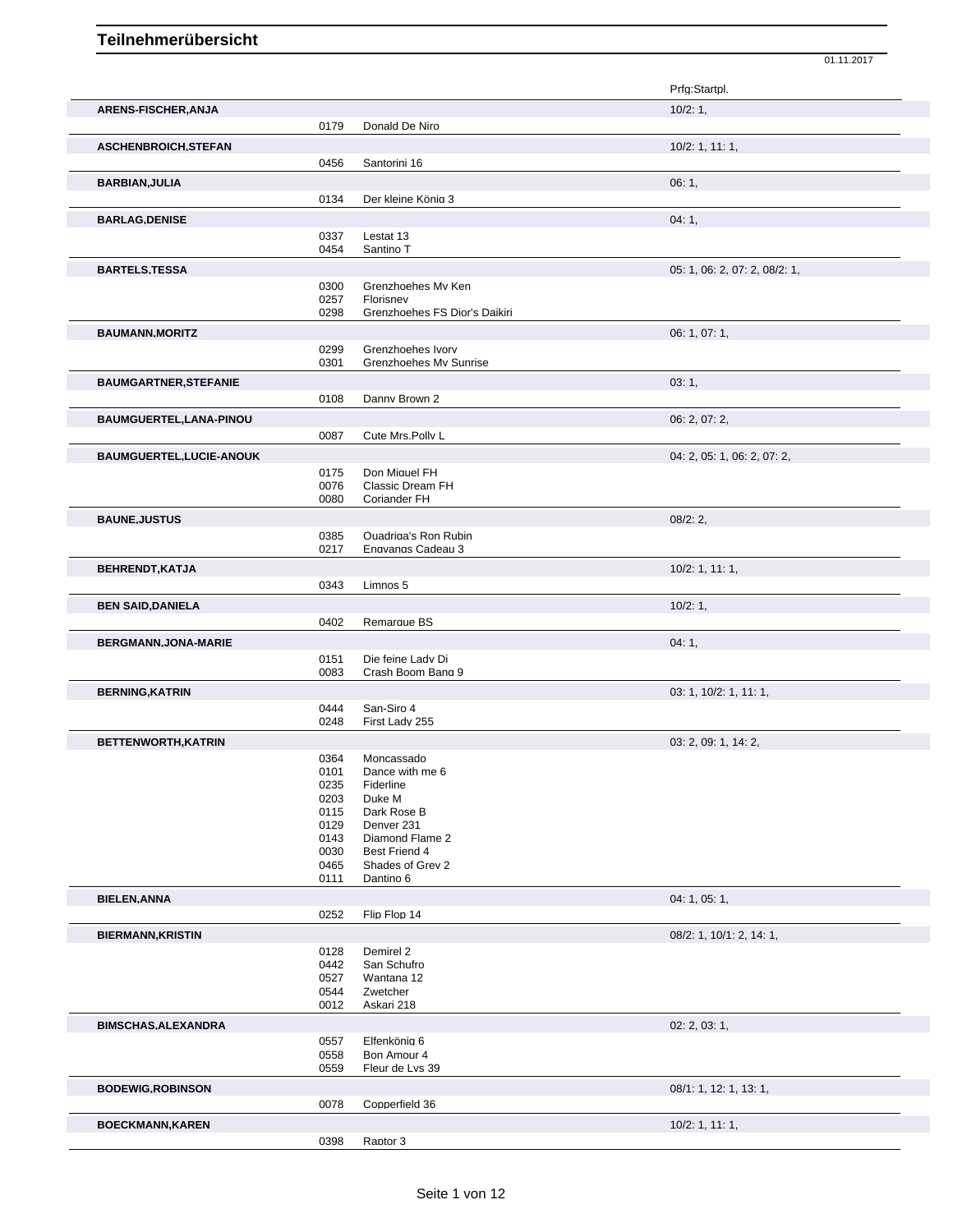|                                   |              |                            | Prfg:Startpl.               |
|-----------------------------------|--------------|----------------------------|-----------------------------|
| <b>BOEHMER, ANNA-LOUISA</b>       |              |                            | 14:1,                       |
|                                   | 0453         | Santana AV                 |                             |
| <b>BORGMANN, VIVIEN</b>           |              |                            | 04: 1, 05: 1,               |
|                                   | 0038         | <b>Bob Sinclair R</b>      |                             |
|                                   | 0001         | A new Star II              |                             |
| <b>BOUTEN, MATTHIAS</b>           |              |                            | 01: 2, 03: 3, 09: 2, 14: 3, |
|                                   | 0434         | Rvenna F                   |                             |
|                                   | 0110         | Dante Delux MJ             |                             |
|                                   | 0003         | Acoeur <sub>2</sub>        |                             |
|                                   | 0359         | Madonna 242                |                             |
|                                   | 0041<br>0496 | Bodvauard 49<br>Stanford 9 |                             |
|                                   | 0509         | Svea 15                    |                             |
|                                   | 0018         | Balenciano                 |                             |
|                                   | 0388         | Quantum Vis MW             |                             |
|                                   | 0275<br>0007 | FS Darleen<br>Amazing Ladv |                             |
|                                   | 0318         | Hugo Z                     |                             |
| <b>BRAUN, LARA LOUISA</b>         |              |                            | 10/1: 1, 11: 1,             |
|                                   | 0088         | Cvrano le beau             |                             |
| <b>BRAUN, NINA VERINA</b>         |              |                            | 08/2: 1, 10/1: 1, 11: 1,    |
|                                   | 0215         | Emilie la Jolie            |                             |
|                                   | 0489         | Solitaire V                |                             |
|                                   | 0512         | Svmera                     |                             |
| <b>BREIMANN,LISA</b>              |              |                            | 10/1: 1, 11: 1,             |
|                                   | 0004         | Aida Luna                  |                             |
| <b>BRENNINKMEIJER, ALEXANDER</b>  |              |                            | 02:1,                       |
|                                   | 0576         | Sabatier MN                |                             |
| <b>BROSSWITZ, NELE</b>            |              |                            | 06: 2, 07: 2,               |
|                                   | 0091         | Daddy's Davdream           |                             |
|                                   | 0515         | Timberlake SH              |                             |
| <b>BRUNE, BERNADETTE</b>          |              |                            | 17:1,                       |
|                                   | 0556         | Liahts of Londonderrv      |                             |
| <b>BUDDE,LOTTE MARIE</b>          |              |                            | 06: 1, 07: 1,               |
|                                   | 0198         | Dreamworks international   |                             |
| <b>BUECKER, LENA</b>              |              |                            | 06: 1, 07: 1,               |
|                                   | 0367         | Newlands Una Luna          |                             |
|                                   | 0081         | Cosmopolitan 52            |                             |
| <b>BURSCHIK, KIM</b>              |              |                            | 10/1:2,                     |
|                                   | 0383         | Powerfee GB                |                             |
|                                   | 0240         | Filaro OLD                 |                             |
| <b>BUSCH-KUFFNER, ANTONIA</b>     |              |                            | 04: 2, 05: 2, 06: 1, 07: 1, |
|                                   | 0401         | Reitland's Obama           |                             |
|                                   | 0368         | Nike's Newcomer            |                             |
| <b>BUSEMANN, ANKE</b>             |              |                            | 08/2:1,                     |
|                                   | 0157         | Disco's Fulminant          |                             |
| <b>CAPELLMANN, NADINE</b>         |              |                            | 14: 2, 17: 1,               |
|                                   | 0348         | Look At Me 5               |                             |
|                                   | 0263         | Forpost                    |                             |
| <b>CARRASCOSA MARTINEZ, BORJA</b> |              |                            | 09: 2, 14: 1,               |
|                                   | 0573         | Die Fürstin VG             |                             |
|                                   | 0574         | Bordeaux' Barolo           |                             |
|                                   | 0575         | Escort 27                  |                             |
| <b>CICHOS, HANNAH</b>             |              |                            | 10/1:1,                     |
|                                   | 0579         | Dias de Rio                |                             |
| DANNINGER, MAGDALENA              |              |                            | 08/2: 1, 10/1: 1,           |
|                                   | 0391         | Queenv 44                  |                             |
| DAY, ASHLEA                       |              |                            | 01: 1, 12: 1,               |
|                                   | 0577         | Diakarta 21                |                             |
|                                   | 0578         | Damon's Highlight 2        |                             |
| DEICHEN, KAJA                     |              |                            | 10/2:1,                     |
|                                   | 0020         | Bärenstark                 |                             |
| DEITERS, MARIE-SOPHIE             |              |                            | 10/2:1,                     |
|                                   | 0560         | Rombera 3                  |                             |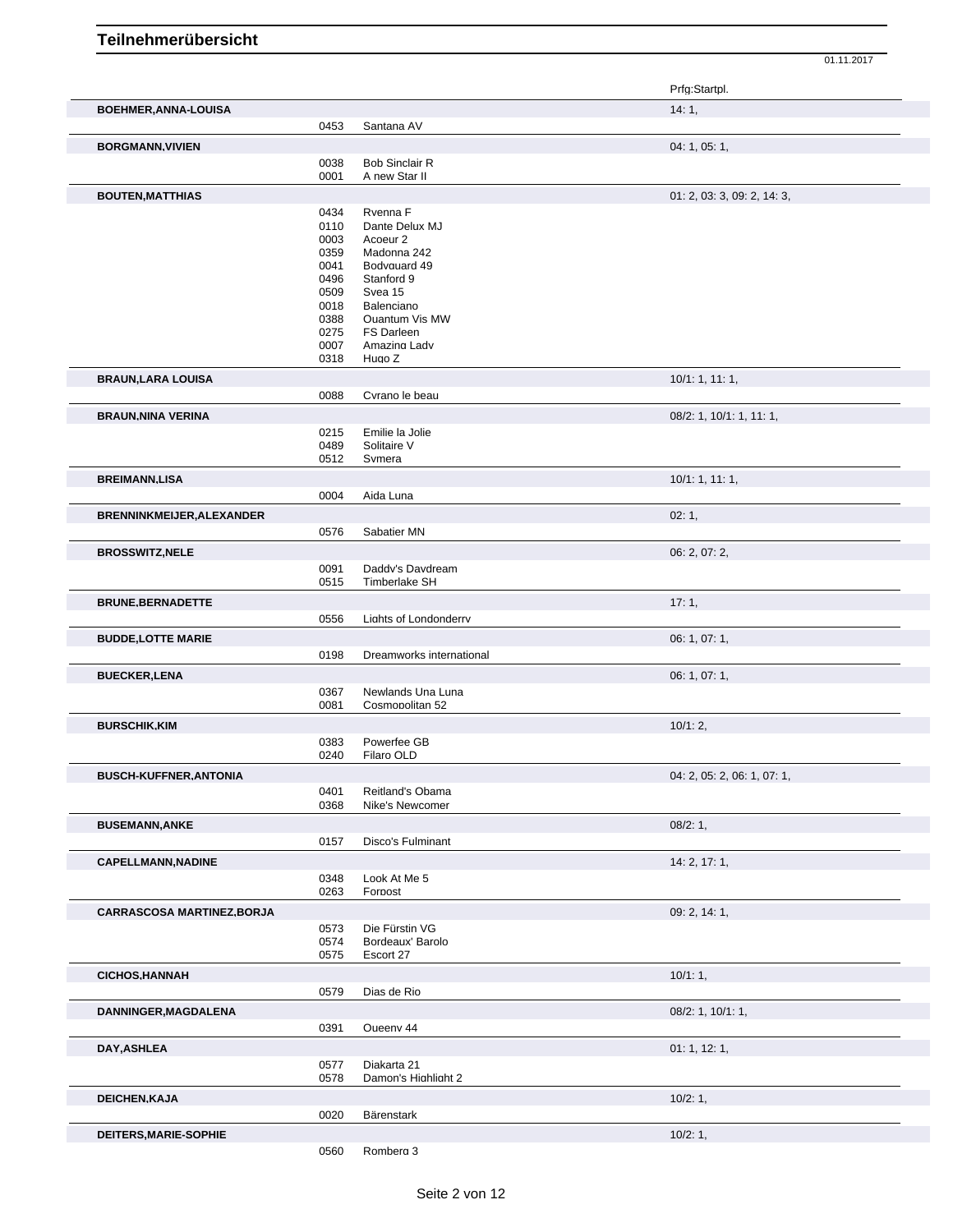|                            |              |                                  | 01.11.2017                           |
|----------------------------|--------------|----------------------------------|--------------------------------------|
|                            |              |                                  | Prfg:Startpl.                        |
| DRILLER, CAROLIN           |              |                                  | 10/2: 1, 17: 1,                      |
|                            | 0483         | Sokrates 113                     |                                      |
|                            | 0417         | Romantischer Peter               |                                      |
| <b>DUPREE, SHARI ANN</b>   |              |                                  | 06: 1, 07: 1,                        |
|                            | 0085         | Crown Wishing Well               |                                      |
|                            | 0136         | Desert King 3                    |                                      |
| EGBERS, JANET              |              |                                  | 14:1,                                |
|                            | 0106         | Daniel Craia                     |                                      |
| <b>EGBERS, SABINE</b>      |              |                                  | 17:1,                                |
|                            | 0338         | Leuchtfeuer 14                   |                                      |
| <b>ERNST, TANJA</b>        |              |                                  | 09: 1, 10/2: 1,                      |
|                            | 0423         | Rotruschel's                     |                                      |
| <b>ESCHENHORST, KATRIN</b> |              |                                  | 08/1:2,                              |
|                            | 0281         | Fürst Fun                        |                                      |
|                            | 0350         | Lord Leo E                       |                                      |
|                            | 0082<br>0347 | Cracker Jack E<br>London Bov 3   |                                      |
|                            |              |                                  |                                      |
| <b>FACKLAM,ZINA</b>        | 0486         | Soliere                          | 08/1: 1, 09: 1, 12: 2, 14: 1,        |
|                            | 0201         | Duca di Maggio                   |                                      |
|                            | 0208         | Duty Free 21                     |                                      |
|                            | 0534         | Wilfried 16                      |                                      |
|                            | 0279         | Fürst Diamond 3                  |                                      |
|                            | 0125<br>0205 | Delicia Luna<br>Duke Roval       |                                      |
|                            | 0287         | Fürst Schufro                    |                                      |
|                            | 0237         | Fiderprinz 2                     |                                      |
|                            | 0328         | Lando 351                        |                                      |
|                            | 0463         | Sephora <sub>S</sub>             |                                      |
|                            | 0025         | <b>Be Perfect</b>                |                                      |
|                            | 0021<br>0032 | <b>Baron Rouge</b><br>Bevond     |                                      |
|                            | 0035         | Bliss 8                          |                                      |
|                            | 0539         | Zar Peter 3                      |                                      |
|                            | 0119         | Davranches                       |                                      |
|                            | 0061         | Candream                         |                                      |
| <b>FASS, ANNA-LENA</b>     |              |                                  | 08/2:1,                              |
|                            | 0309         | Her Charming Bov                 |                                      |
| <b>FAURIE, EMILE</b>       |              |                                  | 14: 1, 17: 1,                        |
|                            | 0185         | Dono di Maggio                   |                                      |
|                            | 0435         | Sa Coeur                         |                                      |
| <b>FELDHAUS, ANNIKA</b>    |              |                                  | 08/1: 1, 09: 1, 12: 2,               |
|                            | 0472<br>0208 | Simply Virtual<br>Duty Free 21   |                                      |
|                            | 0125         | Delicia Luna                     |                                      |
|                            | 0356         | Luis Figo 6                      |                                      |
|                            | 0287         | Fürst Schufro                    |                                      |
|                            | 0032         | Bevond                           |                                      |
|                            | 0336<br>0288 | Leporello 57<br>Fürst Sinclair 2 |                                      |
|                            | 0439         | Salinas 7                        |                                      |
|                            | 0225         | Fascination 13                   |                                      |
|                            | 0035         | Bliss 8                          |                                      |
|                            | 0543         | Zum Glück 4                      |                                      |
|                            | 0520         | V-Plus 4                         |                                      |
| FELDT, JOHANNA             |              |                                  | 08/2: 1, 12: 1,                      |
|                            | 0016         | Aurora 48                        |                                      |
| <b>FETZER, OLAF</b>        |              |                                  | 02:1,                                |
|                            | 0497         | Stardust -S                      |                                      |
| <b>FRANK, TESSA</b>        |              |                                  | 03: 1, 08/1: 1, 09: 1, 12: 2, 13: 1, |
|                            | 0190         | Doris Dav 24                     |                                      |
|                            | 0457         | Sarotti Mocca-Sahne              |                                      |
|                            | 0224         | Fantastic Vino                   |                                      |
|                            | 0469         | Sidnev 181                       |                                      |
| <b>FRERICHS, SILKE</b>     |              |                                  | 04: 1, 05: 1,                        |
|                            | 0059         | Bushido 5                        |                                      |
| FREUDENHAMMER, VERENA      |              |                                  | 04: 2, 05: 2,                        |
|                            | 0545         | Nikis Nougat                     |                                      |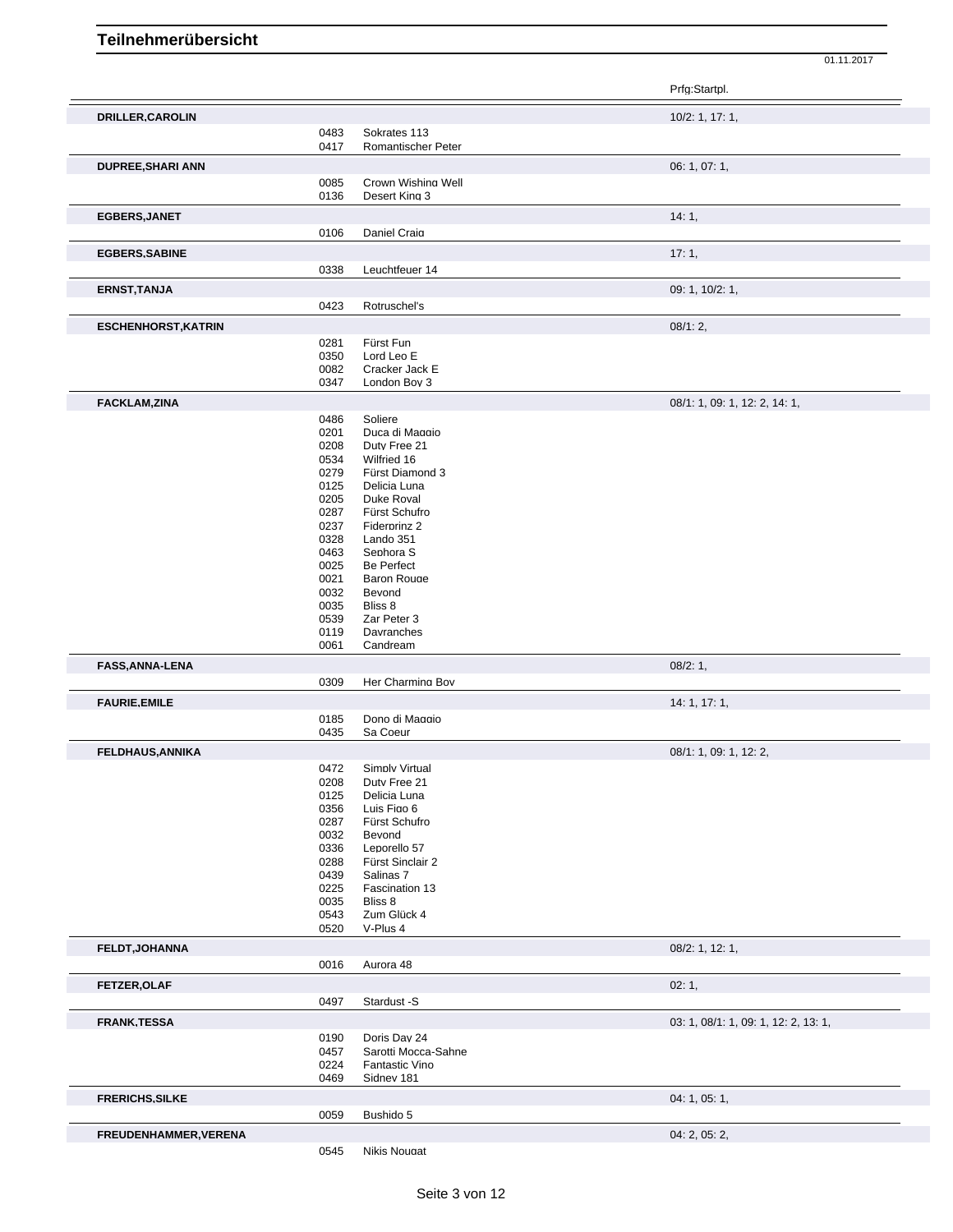|                                  |              |                                           | Prfg:Startpl.                 |
|----------------------------------|--------------|-------------------------------------------|-------------------------------|
|                                  | 0546         | Status' Son Shido                         |                               |
| <b>FUNKE, JULIA</b>              |              |                                           | 02:1,                         |
|                                  |              | Landon Donovan                            |                               |
|                                  | 0329         |                                           |                               |
| GARCIA, ANNA-MARIETTA            |              |                                           | 12: 1, 13: 1,                 |
|                                  | 0449         | Sandro K                                  |                               |
| <b>GESSMANN, SABRINA</b>         |              |                                           | 08/1: 2, 12: 2, 13: 2,        |
|                                  | 0351         | Lord Loriot                               |                               |
|                                  | 0462         | Senegal 43                                |                               |
|                                  | 0431         | Rubin Noir 10                             |                               |
|                                  | 0180<br>0503 | Donavan 39<br>Sundance Sid P              |                               |
|                                  | 0433         | Rvano 3                                   |                               |
|                                  | 0036         | Blue Bavou 8                              |                               |
| <b>GOERENS, MATHIS</b>           |              |                                           | 12: 1, 13: 1,                 |
|                                  | 0246         | Fiorello 121                              |                               |
|                                  |              |                                           |                               |
| <b>GOLKOWSKI,LEA MARIE</b>       |              |                                           | 06:1,                         |
|                                  | 0312<br>0150 | High Five 4<br>Die feine Chanel           |                               |
|                                  |              |                                           |                               |
| <b>GRUNWALD, NANE</b>            |              |                                           | 08/2: 1, 10/1: 1,             |
|                                  | 0488         | Solitaire 89                              |                               |
|                                  | 0502         | Sülbera                                   |                               |
| <b>HAAG MOLKENTELLER, SABINE</b> |              |                                           | 10/2: 1, 11: 1, 14: 1,        |
|                                  | 0121         | Defakto                                   |                               |
|                                  | 0533<br>0379 | Wildkirsche Number One<br>Painted Brown 4 |                               |
|                                  |              |                                           |                               |
| <b>HACHMEISTER, HENRIETTE</b>    |              |                                           | 10/1: 1, 11: 1,               |
|                                  | 0446         | Sandmann 58                               |                               |
| HAMMANN, JANNA JIL               |              |                                           | 08/2: 1, 09: 1, 10/1: 1,      |
|                                  | 0403         | Rendezvous 86                             |                               |
| <b>HANG, NICOLE</b>              |              |                                           | 10/1:2,                       |
|                                  | 0389         | Que                                       |                               |
| <b>HANRATH,CORA</b>              |              |                                           | 04: 1, 05: 1,                 |
|                                  | 0516         | Toffifee 42                               |                               |
|                                  |              |                                           |                               |
| <b>HANSEN, INSA</b>              |              | Dai Jin 2                                 | 09: 1, 12: 2, 14: 1, 17: 3,   |
|                                  | 0092<br>0132 | Der Desianer                              |                               |
|                                  | 0472         | Simply Virtual                            |                               |
|                                  | 0144         | Diamond's Diva 2                          |                               |
|                                  | 0155         | Diodorus                                  |                               |
|                                  | 0391<br>0536 | Queenv 44<br>Wish Wonders                 |                               |
|                                  | 0349         | Lord Fantastic                            |                               |
|                                  | 0353         | Loro Piano                                |                               |
|                                  | 0313         | High Five 7                               |                               |
|                                  | 0435         | Sa Coeur                                  |                               |
|                                  | 0208<br>0352 | Duty Free 21<br>Lord Lyttelton            |                               |
|                                  | 0037         | Bluetooth                                 |                               |
|                                  | 0146         | Diamontinus                               |                               |
|                                  | 0317         | Hot Hit 3                                 |                               |
|                                  | 0531         | Whitlev 2                                 |                               |
| HARTMANN, JELSKE                 |              |                                           | 04: 2, 05: 2,                 |
|                                  | 0220         | Fabo San WE                               |                               |
|                                  | 0524         | Vincent 164                               |                               |
|                                  | 0243<br>0265 | Finley 91<br>Foxtrott 48                  |                               |
|                                  | 0060         | Calupina                                  |                               |
|                                  |              |                                           |                               |
| HARTMANN-STOMMEL, WIBKE          |              |                                           | 08/1: 1, 09: 1, 12: 1,        |
|                                  | 0517<br>0416 | Top Charly 2<br>Roma Cherie               |                               |
|                                  |              |                                           |                               |
| <b>HEISE, ANTONIA</b>            |              |                                           | 10/1:1,                       |
|                                  | 0484         | Soleil D'Amour                            |                               |
|                                  | 0467<br>0522 | Shariano<br>Verlasco                      |                               |
|                                  |              |                                           |                               |
| <b>HENDRICKS, FELICITAS</b>      |              |                                           | 10/1: 1, 11: 1, 12: 1, 13: 1, |
|                                  | 0221         | Faible-As                                 |                               |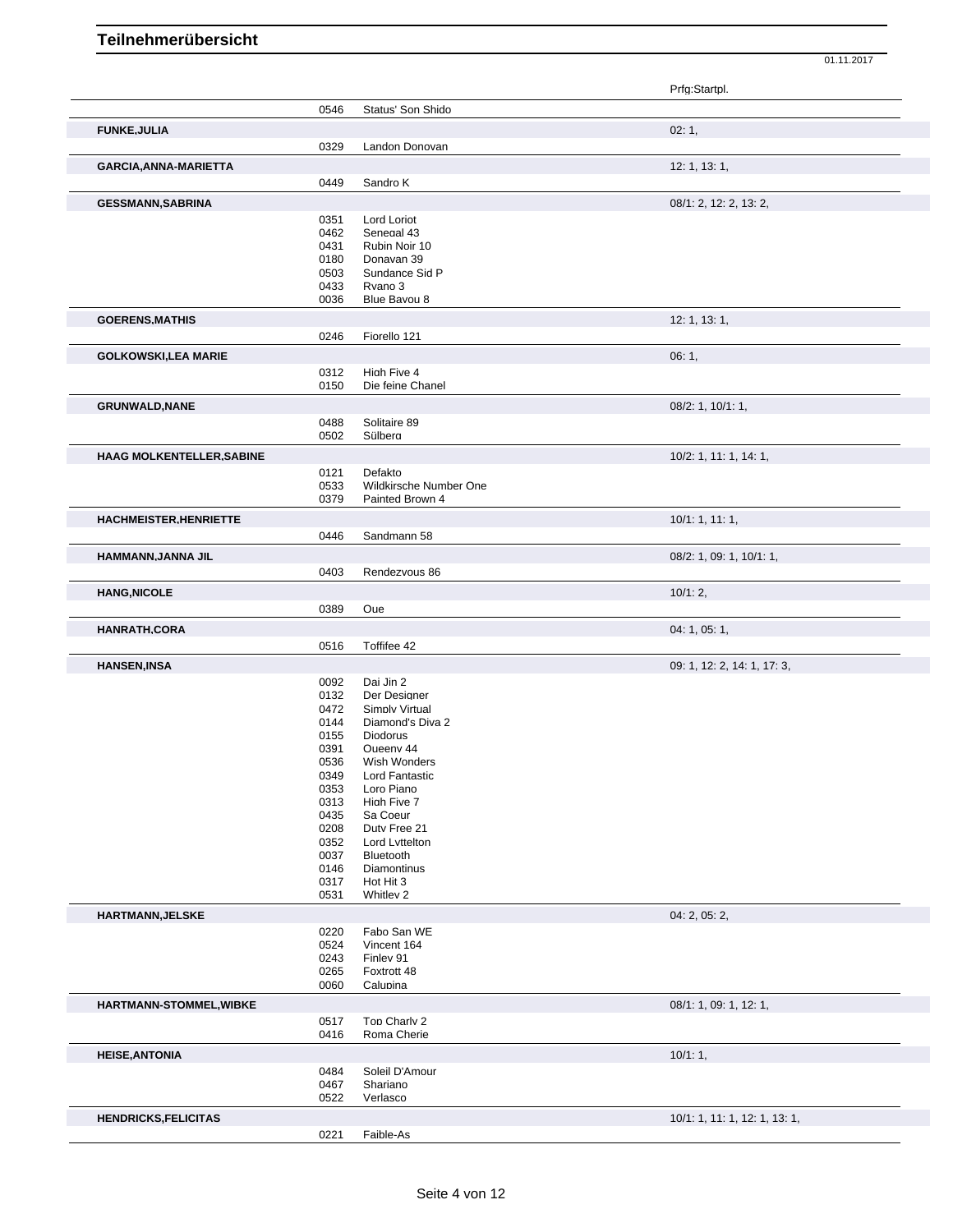|                           |              |                                    | 01.11.2017                           |
|---------------------------|--------------|------------------------------------|--------------------------------------|
|                           |              |                                    | Prfg:Startpl.                        |
|                           |              |                                    |                                      |
| <b>HENKEL, ANNE</b>       |              |                                    | 10/2: 1, 11: 1,                      |
|                           | 0178         | Donald 514                         |                                      |
| <b>HENNING, CHRISTINA</b> |              |                                    | 14: 1, 16: 1,                        |
|                           | 0513         | Svriana 6                          |                                      |
| <b>HERMES, MARCUS</b>     |              |                                    | 01: 1, 02: 1, 09: 1,                 |
|                           | 0063         | Caraleifa FH                       |                                      |
|                           | 0426         | Roval Diamond 18                   |                                      |
| HERZOG-LODDE, RUTH        |              |                                    | 17: 1, 18: 1,                        |
|                           | 0005         | Albaisim                           |                                      |
| <b>HEYEN, ALEXANDRA</b>   |              |                                    | 10/1: 1, 11: 1,                      |
|                           | 0419         | Ronion                             |                                      |
| <b>HINRICHS, HILKE</b>    |              |                                    | 14: 1, 16: 1,                        |
|                           | 0187         | Dorian 313                         |                                      |
|                           |              |                                    |                                      |
| HOLKENBRINK, SOPHIE       |              |                                    | 14: 1, 16: 1,                        |
|                           | 0410         | Rock Forever NRW                   |                                      |
| <b>HOLTGERS, EIKE</b>     |              |                                    | 01: 2, 02: 1,                        |
|                           | 0396         | Quixx 3                            |                                      |
|                           | 0510<br>0002 | Sweet Deluxe 2<br>Absinth 60       |                                      |
|                           |              |                                    |                                      |
| <b>HUEBNER, ANNA</b>      |              |                                    | 01:1,                                |
|                           | 0259         | For Arno                           |                                      |
| JANETZKO,IDA              |              |                                    | 06: 1, 07: 1,                        |
|                           | 0195         | <b>Doubtless</b>                   |                                      |
| <b>JOHANSSON, JESSIE</b>  |              |                                    | 02: 1, 03: 1, 08/2: 1,               |
|                           | 0415         | Rohvienna                          |                                      |
|                           | 0225         | Fascination 13                     |                                      |
|                           | 0519         | Tout le Monde 2                    |                                      |
| JUERGENS, ANNA-MARGARETA  |              |                                    | 06: 1, 07: 1,                        |
|                           | 0077         | Contrast S                         |                                      |
|                           | 0009         | Andor BKO                          |                                      |
| KALDEWEI, MARIA           |              |                                    | 08/1: 1, 09: 1,                      |
|                           | 0485         | Solero 89                          |                                      |
| <b>KAPPELHOFF, ANNA</b>   |              |                                    | 08/2:1,                              |
|                           | 0161         | Divario                            |                                      |
| <b>KAPPELHOFF, MARIE</b>  |              |                                    | 06: 2, 07: 2,                        |
|                           | 0518         | Top Niklas                         |                                      |
|                           | 0094         | Dakota 323                         |                                      |
| <b>KASSELMANN.BIANCA</b>  |              |                                    | 17:2,                                |
|                           | 0346         | Lollipop 126                       |                                      |
|                           | 0123         | Delatio                            |                                      |
|                           | 0218         | Escada 197                         |                                      |
|                           | 0536<br>0342 | Wish Wonders<br>Limited Edition 27 |                                      |
|                           | 0171         | Don Enrico v.B.                    |                                      |
|                           | 0316         | Hot Dance                          |                                      |
|                           | 0353         | Loro Piano                         |                                      |
|                           | 0185<br>0531 | Dono di Maggio<br>Whitley 2        |                                      |
|                           | 0204         | Duke of Britain                    |                                      |
| <b>KELL, SVENJA</b>       |              |                                    | 03:1,                                |
|                           | 0526         | Vitali S                           |                                      |
|                           |              |                                    |                                      |
| <b>KESSING, MAIKE</b>     |              |                                    | 01: 1, 02: 1, 03: 1, 04: 1, 08/1: 1, |
|                           | 0340<br>0270 | Lictos<br>Freie Kunst              |                                      |
|                           | 0302         | Grise Bella                        |                                      |
|                           | 0241         | Filiola 3                          |                                      |
|                           | 0334         | Leisure                            |                                      |
| <b>KIENBAUM, FLORINE</b>  |              |                                    | 03: 1, 08/1: 1, 09: 1, 12: 1, 13: 1, |
|                           | 0166         | Doktor Schiwago 3                  |                                      |
|                           | 0177         | Don Windsor OLD                    |                                      |
|                           | 0296         | Good-Mornina M<br>Whitnev D        |                                      |
|                           | 0532<br>0065 | Carinio 16                         |                                      |
|                           | 0048         | Bonifatia 3                        |                                      |

Dorincourt 4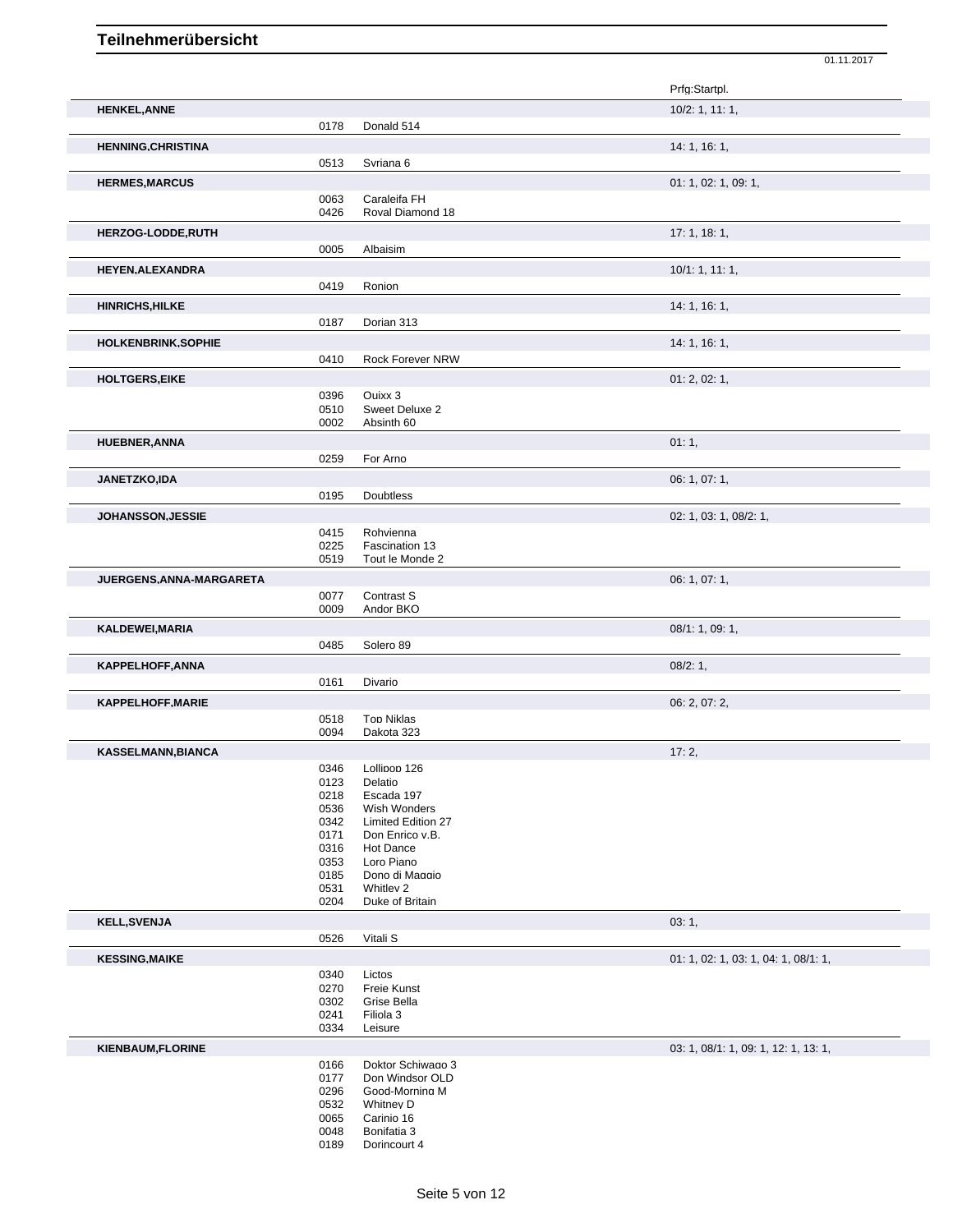| 0411<br>Rock'n'Roll<br>05: 1, 06: 2,<br><b>KIRSCH, EMILIE</b><br>0292<br>German Highlight<br>0199<br>Drei D AT<br>08/1: 1, 10/2: 1,<br><b>KLEFFMANN, JULIA</b><br>0188<br>Doriano SN<br><b>KLIMKE, MICHAEL</b><br>09: 2, 17: 2, 18: 1,<br>0425<br>Roval Dancer 33<br>0164<br>Diamba Diokiba<br>0335<br>Lemonv's Nicket<br>Harmonv's Diabolo<br>0304<br>14:1,<br>0432<br>Rudolph 17<br>04: 1, 05: 1,<br>0375<br>Ombre 14<br>06: 2, 07: 2,<br>0291<br>Gentleman 207<br>0172<br>Don Henlev 4<br>10/1: 1, 11: 1,<br>0400<br>Reality Dream 8<br>0093<br>Daily Delight 7<br>06: 1, 07: 1,<br>0011<br>Arts-Doleiro<br>03: 1, 08/1: 1, 09: 1, 12: 1, 17: 1,<br>0479<br>Sissy 417<br>0443<br>San Silvio<br>0441<br>San Ravallo<br>0149<br>Dicky - B<br><b>KOSCHEL, PATRICIA</b><br>14:1,<br>Leuchtfeuer De<br>0339<br>08/2: 1, 09: 1, 10/1: 1, 11: 1, 12: 1,<br>13: 1, 14: 1, 15: 1, 16: 1,<br><b>Revers Side</b><br>0404<br>0494<br>Special Edition 8<br>Sergio Leone 6<br>0464<br>06: 2, 07: 2,<br>KULLMANN, JOHANNA<br>0066<br>Casino Rovale K WE<br>0070<br>Champ of Class 3<br><b>LAGE, NINA ZUR</b><br>03:1,<br>0027<br>Bellice<br>0354<br>Love Parade 16<br>LAHR, ISABELLA<br>10/1: 1, 12: 1, 13: 1,<br>0285<br>Fürst Phantasv<br>LANGEHANENBERG, HELEN<br>03: 2, 09: 1, 17: 1,<br>0010<br>Annabelle 110<br>0055<br><b>Bubble Bash</b><br>0289<br>Fürst Winter<br>0266<br>Frank Sinatra 7<br>04: 2, 05: 2,<br>Double Blue<br>0192<br>0116<br>Dauneline SLS<br>02: 1, 08/1: 1,<br>LAUDERBACH, ANNE<br>0234<br>Fiderbach OLD<br>0238<br>Fidibus L<br><b>LESSNIG,DAVID</b><br>12: 2, 13: 2,<br>0355<br>Ludwia K<br><b>Dior 150</b><br>0156<br>0008<br>Amonitas<br>0387<br>Quantum 13<br>02: 1, 03: 1, 08/2: 1, 12: 1,<br>0208<br>Duty Free 21<br>0290<br>Fürstenfee 5<br>0186<br>Dontander<br>0024<br>Be Classik<br>0229<br>Feine Schufro |                            |  | Prfg:Startpl. |
|--------------------------------------------------------------------------------------------------------------------------------------------------------------------------------------------------------------------------------------------------------------------------------------------------------------------------------------------------------------------------------------------------------------------------------------------------------------------------------------------------------------------------------------------------------------------------------------------------------------------------------------------------------------------------------------------------------------------------------------------------------------------------------------------------------------------------------------------------------------------------------------------------------------------------------------------------------------------------------------------------------------------------------------------------------------------------------------------------------------------------------------------------------------------------------------------------------------------------------------------------------------------------------------------------------------------------------------------------------------------------------------------------------------------------------------------------------------------------------------------------------------------------------------------------------------------------------------------------------------------------------------------------------------------------------------------------------------------------------------------------------------------------------------------------------------------------------------|----------------------------|--|---------------|
|                                                                                                                                                                                                                                                                                                                                                                                                                                                                                                                                                                                                                                                                                                                                                                                                                                                                                                                                                                                                                                                                                                                                                                                                                                                                                                                                                                                                                                                                                                                                                                                                                                                                                                                                                                                                                                      |                            |  |               |
|                                                                                                                                                                                                                                                                                                                                                                                                                                                                                                                                                                                                                                                                                                                                                                                                                                                                                                                                                                                                                                                                                                                                                                                                                                                                                                                                                                                                                                                                                                                                                                                                                                                                                                                                                                                                                                      |                            |  |               |
|                                                                                                                                                                                                                                                                                                                                                                                                                                                                                                                                                                                                                                                                                                                                                                                                                                                                                                                                                                                                                                                                                                                                                                                                                                                                                                                                                                                                                                                                                                                                                                                                                                                                                                                                                                                                                                      |                            |  |               |
|                                                                                                                                                                                                                                                                                                                                                                                                                                                                                                                                                                                                                                                                                                                                                                                                                                                                                                                                                                                                                                                                                                                                                                                                                                                                                                                                                                                                                                                                                                                                                                                                                                                                                                                                                                                                                                      |                            |  |               |
|                                                                                                                                                                                                                                                                                                                                                                                                                                                                                                                                                                                                                                                                                                                                                                                                                                                                                                                                                                                                                                                                                                                                                                                                                                                                                                                                                                                                                                                                                                                                                                                                                                                                                                                                                                                                                                      |                            |  |               |
|                                                                                                                                                                                                                                                                                                                                                                                                                                                                                                                                                                                                                                                                                                                                                                                                                                                                                                                                                                                                                                                                                                                                                                                                                                                                                                                                                                                                                                                                                                                                                                                                                                                                                                                                                                                                                                      |                            |  |               |
|                                                                                                                                                                                                                                                                                                                                                                                                                                                                                                                                                                                                                                                                                                                                                                                                                                                                                                                                                                                                                                                                                                                                                                                                                                                                                                                                                                                                                                                                                                                                                                                                                                                                                                                                                                                                                                      |                            |  |               |
|                                                                                                                                                                                                                                                                                                                                                                                                                                                                                                                                                                                                                                                                                                                                                                                                                                                                                                                                                                                                                                                                                                                                                                                                                                                                                                                                                                                                                                                                                                                                                                                                                                                                                                                                                                                                                                      |                            |  |               |
|                                                                                                                                                                                                                                                                                                                                                                                                                                                                                                                                                                                                                                                                                                                                                                                                                                                                                                                                                                                                                                                                                                                                                                                                                                                                                                                                                                                                                                                                                                                                                                                                                                                                                                                                                                                                                                      |                            |  |               |
|                                                                                                                                                                                                                                                                                                                                                                                                                                                                                                                                                                                                                                                                                                                                                                                                                                                                                                                                                                                                                                                                                                                                                                                                                                                                                                                                                                                                                                                                                                                                                                                                                                                                                                                                                                                                                                      |                            |  |               |
|                                                                                                                                                                                                                                                                                                                                                                                                                                                                                                                                                                                                                                                                                                                                                                                                                                                                                                                                                                                                                                                                                                                                                                                                                                                                                                                                                                                                                                                                                                                                                                                                                                                                                                                                                                                                                                      |                            |  |               |
|                                                                                                                                                                                                                                                                                                                                                                                                                                                                                                                                                                                                                                                                                                                                                                                                                                                                                                                                                                                                                                                                                                                                                                                                                                                                                                                                                                                                                                                                                                                                                                                                                                                                                                                                                                                                                                      | <b>KLUEMPER, SINAH</b>     |  |               |
|                                                                                                                                                                                                                                                                                                                                                                                                                                                                                                                                                                                                                                                                                                                                                                                                                                                                                                                                                                                                                                                                                                                                                                                                                                                                                                                                                                                                                                                                                                                                                                                                                                                                                                                                                                                                                                      |                            |  |               |
|                                                                                                                                                                                                                                                                                                                                                                                                                                                                                                                                                                                                                                                                                                                                                                                                                                                                                                                                                                                                                                                                                                                                                                                                                                                                                                                                                                                                                                                                                                                                                                                                                                                                                                                                                                                                                                      | KOCH, LEONIE               |  |               |
|                                                                                                                                                                                                                                                                                                                                                                                                                                                                                                                                                                                                                                                                                                                                                                                                                                                                                                                                                                                                                                                                                                                                                                                                                                                                                                                                                                                                                                                                                                                                                                                                                                                                                                                                                                                                                                      |                            |  |               |
|                                                                                                                                                                                                                                                                                                                                                                                                                                                                                                                                                                                                                                                                                                                                                                                                                                                                                                                                                                                                                                                                                                                                                                                                                                                                                                                                                                                                                                                                                                                                                                                                                                                                                                                                                                                                                                      | <b>KOELLNER, LUISA</b>     |  |               |
|                                                                                                                                                                                                                                                                                                                                                                                                                                                                                                                                                                                                                                                                                                                                                                                                                                                                                                                                                                                                                                                                                                                                                                                                                                                                                                                                                                                                                                                                                                                                                                                                                                                                                                                                                                                                                                      |                            |  |               |
|                                                                                                                                                                                                                                                                                                                                                                                                                                                                                                                                                                                                                                                                                                                                                                                                                                                                                                                                                                                                                                                                                                                                                                                                                                                                                                                                                                                                                                                                                                                                                                                                                                                                                                                                                                                                                                      |                            |  |               |
|                                                                                                                                                                                                                                                                                                                                                                                                                                                                                                                                                                                                                                                                                                                                                                                                                                                                                                                                                                                                                                                                                                                                                                                                                                                                                                                                                                                                                                                                                                                                                                                                                                                                                                                                                                                                                                      | <b>KOENING, JANA</b>       |  |               |
|                                                                                                                                                                                                                                                                                                                                                                                                                                                                                                                                                                                                                                                                                                                                                                                                                                                                                                                                                                                                                                                                                                                                                                                                                                                                                                                                                                                                                                                                                                                                                                                                                                                                                                                                                                                                                                      |                            |  |               |
|                                                                                                                                                                                                                                                                                                                                                                                                                                                                                                                                                                                                                                                                                                                                                                                                                                                                                                                                                                                                                                                                                                                                                                                                                                                                                                                                                                                                                                                                                                                                                                                                                                                                                                                                                                                                                                      |                            |  |               |
|                                                                                                                                                                                                                                                                                                                                                                                                                                                                                                                                                                                                                                                                                                                                                                                                                                                                                                                                                                                                                                                                                                                                                                                                                                                                                                                                                                                                                                                                                                                                                                                                                                                                                                                                                                                                                                      | KONSEK, ANASTASIA          |  |               |
|                                                                                                                                                                                                                                                                                                                                                                                                                                                                                                                                                                                                                                                                                                                                                                                                                                                                                                                                                                                                                                                                                                                                                                                                                                                                                                                                                                                                                                                                                                                                                                                                                                                                                                                                                                                                                                      |                            |  |               |
|                                                                                                                                                                                                                                                                                                                                                                                                                                                                                                                                                                                                                                                                                                                                                                                                                                                                                                                                                                                                                                                                                                                                                                                                                                                                                                                                                                                                                                                                                                                                                                                                                                                                                                                                                                                                                                      | KOSCHEL, CHRISTOPH         |  |               |
|                                                                                                                                                                                                                                                                                                                                                                                                                                                                                                                                                                                                                                                                                                                                                                                                                                                                                                                                                                                                                                                                                                                                                                                                                                                                                                                                                                                                                                                                                                                                                                                                                                                                                                                                                                                                                                      |                            |  |               |
|                                                                                                                                                                                                                                                                                                                                                                                                                                                                                                                                                                                                                                                                                                                                                                                                                                                                                                                                                                                                                                                                                                                                                                                                                                                                                                                                                                                                                                                                                                                                                                                                                                                                                                                                                                                                                                      |                            |  |               |
|                                                                                                                                                                                                                                                                                                                                                                                                                                                                                                                                                                                                                                                                                                                                                                                                                                                                                                                                                                                                                                                                                                                                                                                                                                                                                                                                                                                                                                                                                                                                                                                                                                                                                                                                                                                                                                      |                            |  |               |
|                                                                                                                                                                                                                                                                                                                                                                                                                                                                                                                                                                                                                                                                                                                                                                                                                                                                                                                                                                                                                                                                                                                                                                                                                                                                                                                                                                                                                                                                                                                                                                                                                                                                                                                                                                                                                                      |                            |  |               |
|                                                                                                                                                                                                                                                                                                                                                                                                                                                                                                                                                                                                                                                                                                                                                                                                                                                                                                                                                                                                                                                                                                                                                                                                                                                                                                                                                                                                                                                                                                                                                                                                                                                                                                                                                                                                                                      |                            |  |               |
|                                                                                                                                                                                                                                                                                                                                                                                                                                                                                                                                                                                                                                                                                                                                                                                                                                                                                                                                                                                                                                                                                                                                                                                                                                                                                                                                                                                                                                                                                                                                                                                                                                                                                                                                                                                                                                      |                            |  |               |
|                                                                                                                                                                                                                                                                                                                                                                                                                                                                                                                                                                                                                                                                                                                                                                                                                                                                                                                                                                                                                                                                                                                                                                                                                                                                                                                                                                                                                                                                                                                                                                                                                                                                                                                                                                                                                                      | <b>KRIEG, JESSICA</b>      |  |               |
|                                                                                                                                                                                                                                                                                                                                                                                                                                                                                                                                                                                                                                                                                                                                                                                                                                                                                                                                                                                                                                                                                                                                                                                                                                                                                                                                                                                                                                                                                                                                                                                                                                                                                                                                                                                                                                      |                            |  |               |
|                                                                                                                                                                                                                                                                                                                                                                                                                                                                                                                                                                                                                                                                                                                                                                                                                                                                                                                                                                                                                                                                                                                                                                                                                                                                                                                                                                                                                                                                                                                                                                                                                                                                                                                                                                                                                                      |                            |  |               |
|                                                                                                                                                                                                                                                                                                                                                                                                                                                                                                                                                                                                                                                                                                                                                                                                                                                                                                                                                                                                                                                                                                                                                                                                                                                                                                                                                                                                                                                                                                                                                                                                                                                                                                                                                                                                                                      |                            |  |               |
|                                                                                                                                                                                                                                                                                                                                                                                                                                                                                                                                                                                                                                                                                                                                                                                                                                                                                                                                                                                                                                                                                                                                                                                                                                                                                                                                                                                                                                                                                                                                                                                                                                                                                                                                                                                                                                      |                            |  |               |
|                                                                                                                                                                                                                                                                                                                                                                                                                                                                                                                                                                                                                                                                                                                                                                                                                                                                                                                                                                                                                                                                                                                                                                                                                                                                                                                                                                                                                                                                                                                                                                                                                                                                                                                                                                                                                                      |                            |  |               |
|                                                                                                                                                                                                                                                                                                                                                                                                                                                                                                                                                                                                                                                                                                                                                                                                                                                                                                                                                                                                                                                                                                                                                                                                                                                                                                                                                                                                                                                                                                                                                                                                                                                                                                                                                                                                                                      |                            |  |               |
|                                                                                                                                                                                                                                                                                                                                                                                                                                                                                                                                                                                                                                                                                                                                                                                                                                                                                                                                                                                                                                                                                                                                                                                                                                                                                                                                                                                                                                                                                                                                                                                                                                                                                                                                                                                                                                      |                            |  |               |
|                                                                                                                                                                                                                                                                                                                                                                                                                                                                                                                                                                                                                                                                                                                                                                                                                                                                                                                                                                                                                                                                                                                                                                                                                                                                                                                                                                                                                                                                                                                                                                                                                                                                                                                                                                                                                                      |                            |  |               |
|                                                                                                                                                                                                                                                                                                                                                                                                                                                                                                                                                                                                                                                                                                                                                                                                                                                                                                                                                                                                                                                                                                                                                                                                                                                                                                                                                                                                                                                                                                                                                                                                                                                                                                                                                                                                                                      |                            |  |               |
|                                                                                                                                                                                                                                                                                                                                                                                                                                                                                                                                                                                                                                                                                                                                                                                                                                                                                                                                                                                                                                                                                                                                                                                                                                                                                                                                                                                                                                                                                                                                                                                                                                                                                                                                                                                                                                      |                            |  |               |
|                                                                                                                                                                                                                                                                                                                                                                                                                                                                                                                                                                                                                                                                                                                                                                                                                                                                                                                                                                                                                                                                                                                                                                                                                                                                                                                                                                                                                                                                                                                                                                                                                                                                                                                                                                                                                                      |                            |  |               |
|                                                                                                                                                                                                                                                                                                                                                                                                                                                                                                                                                                                                                                                                                                                                                                                                                                                                                                                                                                                                                                                                                                                                                                                                                                                                                                                                                                                                                                                                                                                                                                                                                                                                                                                                                                                                                                      |                            |  |               |
|                                                                                                                                                                                                                                                                                                                                                                                                                                                                                                                                                                                                                                                                                                                                                                                                                                                                                                                                                                                                                                                                                                                                                                                                                                                                                                                                                                                                                                                                                                                                                                                                                                                                                                                                                                                                                                      |                            |  |               |
|                                                                                                                                                                                                                                                                                                                                                                                                                                                                                                                                                                                                                                                                                                                                                                                                                                                                                                                                                                                                                                                                                                                                                                                                                                                                                                                                                                                                                                                                                                                                                                                                                                                                                                                                                                                                                                      |                            |  |               |
|                                                                                                                                                                                                                                                                                                                                                                                                                                                                                                                                                                                                                                                                                                                                                                                                                                                                                                                                                                                                                                                                                                                                                                                                                                                                                                                                                                                                                                                                                                                                                                                                                                                                                                                                                                                                                                      |                            |  |               |
|                                                                                                                                                                                                                                                                                                                                                                                                                                                                                                                                                                                                                                                                                                                                                                                                                                                                                                                                                                                                                                                                                                                                                                                                                                                                                                                                                                                                                                                                                                                                                                                                                                                                                                                                                                                                                                      | LANGENBERG-SCHMEDT, SANDRA |  |               |
|                                                                                                                                                                                                                                                                                                                                                                                                                                                                                                                                                                                                                                                                                                                                                                                                                                                                                                                                                                                                                                                                                                                                                                                                                                                                                                                                                                                                                                                                                                                                                                                                                                                                                                                                                                                                                                      |                            |  |               |
|                                                                                                                                                                                                                                                                                                                                                                                                                                                                                                                                                                                                                                                                                                                                                                                                                                                                                                                                                                                                                                                                                                                                                                                                                                                                                                                                                                                                                                                                                                                                                                                                                                                                                                                                                                                                                                      |                            |  |               |
|                                                                                                                                                                                                                                                                                                                                                                                                                                                                                                                                                                                                                                                                                                                                                                                                                                                                                                                                                                                                                                                                                                                                                                                                                                                                                                                                                                                                                                                                                                                                                                                                                                                                                                                                                                                                                                      |                            |  |               |
|                                                                                                                                                                                                                                                                                                                                                                                                                                                                                                                                                                                                                                                                                                                                                                                                                                                                                                                                                                                                                                                                                                                                                                                                                                                                                                                                                                                                                                                                                                                                                                                                                                                                                                                                                                                                                                      |                            |  |               |
|                                                                                                                                                                                                                                                                                                                                                                                                                                                                                                                                                                                                                                                                                                                                                                                                                                                                                                                                                                                                                                                                                                                                                                                                                                                                                                                                                                                                                                                                                                                                                                                                                                                                                                                                                                                                                                      |                            |  |               |
|                                                                                                                                                                                                                                                                                                                                                                                                                                                                                                                                                                                                                                                                                                                                                                                                                                                                                                                                                                                                                                                                                                                                                                                                                                                                                                                                                                                                                                                                                                                                                                                                                                                                                                                                                                                                                                      |                            |  |               |
|                                                                                                                                                                                                                                                                                                                                                                                                                                                                                                                                                                                                                                                                                                                                                                                                                                                                                                                                                                                                                                                                                                                                                                                                                                                                                                                                                                                                                                                                                                                                                                                                                                                                                                                                                                                                                                      |                            |  |               |
|                                                                                                                                                                                                                                                                                                                                                                                                                                                                                                                                                                                                                                                                                                                                                                                                                                                                                                                                                                                                                                                                                                                                                                                                                                                                                                                                                                                                                                                                                                                                                                                                                                                                                                                                                                                                                                      |                            |  |               |
|                                                                                                                                                                                                                                                                                                                                                                                                                                                                                                                                                                                                                                                                                                                                                                                                                                                                                                                                                                                                                                                                                                                                                                                                                                                                                                                                                                                                                                                                                                                                                                                                                                                                                                                                                                                                                                      |                            |  |               |
|                                                                                                                                                                                                                                                                                                                                                                                                                                                                                                                                                                                                                                                                                                                                                                                                                                                                                                                                                                                                                                                                                                                                                                                                                                                                                                                                                                                                                                                                                                                                                                                                                                                                                                                                                                                                                                      | <b>LIGUS, LARS</b>         |  |               |
|                                                                                                                                                                                                                                                                                                                                                                                                                                                                                                                                                                                                                                                                                                                                                                                                                                                                                                                                                                                                                                                                                                                                                                                                                                                                                                                                                                                                                                                                                                                                                                                                                                                                                                                                                                                                                                      |                            |  |               |
|                                                                                                                                                                                                                                                                                                                                                                                                                                                                                                                                                                                                                                                                                                                                                                                                                                                                                                                                                                                                                                                                                                                                                                                                                                                                                                                                                                                                                                                                                                                                                                                                                                                                                                                                                                                                                                      |                            |  |               |
|                                                                                                                                                                                                                                                                                                                                                                                                                                                                                                                                                                                                                                                                                                                                                                                                                                                                                                                                                                                                                                                                                                                                                                                                                                                                                                                                                                                                                                                                                                                                                                                                                                                                                                                                                                                                                                      |                            |  |               |
|                                                                                                                                                                                                                                                                                                                                                                                                                                                                                                                                                                                                                                                                                                                                                                                                                                                                                                                                                                                                                                                                                                                                                                                                                                                                                                                                                                                                                                                                                                                                                                                                                                                                                                                                                                                                                                      |                            |  |               |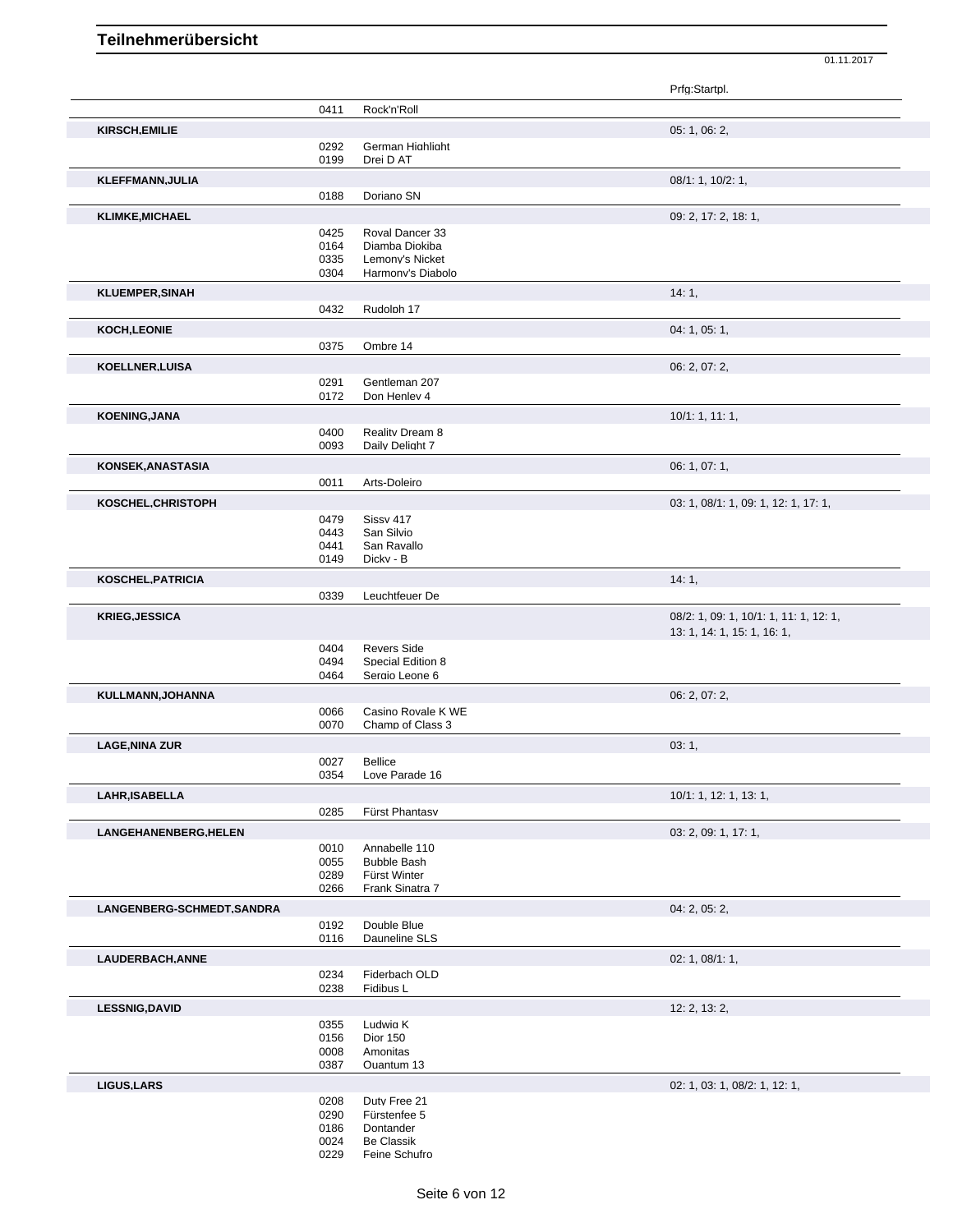|                                |              |                                           | Prfg:Startpl.                 |
|--------------------------------|--------------|-------------------------------------------|-------------------------------|
| <b>LUEBSEN.ZOE</b>             |              |                                           | 04: 2, 05: 2, 06: 1, 07: 1,   |
|                                | 0026         | Bella Luna 9                              |                               |
|                                | 0084         | Crown Cocolino                            |                               |
|                                | 0068         | Catonera B                                |                               |
|                                | 0320         | Immenmoor New Magic                       |                               |
| <b>LUETTGEN,LOUISA</b>         |              |                                           | 17:1,                         |
|                                | 0547         | Diva Noir                                 |                               |
|                                |              |                                           | 06: 1, 07: 1,                 |
| <b>MAHNECKE,PIA</b>            |              |                                           |                               |
|                                | 0365         | Na Belle                                  |                               |
| <b>MATTALIANO.DANIA</b>        |              |                                           | 08/1:1,                       |
|                                | 0514         | Take it easv 24                           |                               |
| <b>MERTENS,LEA</b>             |              |                                           | 01:1,                         |
|                                | 0504         | Sunflower G                               |                               |
|                                |              |                                           |                               |
| <b>MIDDELBERG, ANNA</b>        |              |                                           | 06:1,                         |
|                                | 0079         | Cora Cantara H                            |                               |
|                                | 0200         | Drink Pink                                |                               |
| <b>MIDDELBERG, PETRA</b>       |              |                                           | 10/2: 1, 14: 1,               |
|                                | 0019         | Barclav <sub>20</sub>                     |                               |
|                                | 0042         | Bodvauard WF                              |                               |
| MIELESZKO-VEKENS, JILL JESSICA |              |                                           | 09: 1, 12: 1, 13: 1, 17: 1,   |
|                                |              | Roval Mirage 2                            |                               |
|                                | 0427<br>0230 | Feivel in Love                            |                               |
|                                | 0394         | Quimaximus                                |                               |
|                                | 0210         | Ehrhoff                                   |                               |
|                                |              |                                           |                               |
| <b>MINDEN, MARIE SOFIE VON</b> |              |                                           | 06: 1, 07: 1,                 |
|                                | 0490         | Solitär 37                                |                               |
|                                | 0360         | Marco Star                                |                               |
| MOYZES, CHANTAL                |              |                                           | 05:1,                         |
|                                | 0370         | Nova Levante                              |                               |
| <b>NIEBERG, CHRISTINE</b>      |              |                                           | 01: 2, 08/1: 1,               |
|                                | 0395         | Quirina 21                                |                               |
|                                | 0450         | Santa Barbara 13                          |                               |
|                                | 0538         | Zamana                                    |                               |
|                                | 0122         | Delaguarie                                |                               |
|                                | 0437         | Safira 63                                 |                               |
| NIKLOVA, EVA                   |              |                                           | 08/1: 1, 09: 2, 12: 1, 14: 1, |
|                                | 0201         | Duca di Maggio                            |                               |
|                                | 0377         | Otto's Welthit                            |                               |
|                                | 0313         | High Five 7                               |                               |
|                                | 0459         | Schufro Gold                              |                               |
|                                | 0258         | Fly Rio                                   |                               |
|                                | 0097         | Dallas 63                                 |                               |
|                                | 0393         | Quick Nick 13                             |                               |
|                                | 0519         | Tout le Monde 2                           |                               |
| <b>NILSSON, MALIN</b>          |              |                                           | 14: 2, 17: 1,                 |
|                                | 0430         | Rubin Cartier 3                           |                               |
|                                | 0174         | Don Michelin                              |                               |
|                                | 0256         | Floriano 60                               |                               |
|                                | 0075         | Chupa Chup A S                            |                               |
| <b>NISSEN, FELICIA</b>         |              |                                           | 04: 2, 05: 2, 06: 1, 07: 1,   |
|                                |              |                                           |                               |
|                                | 0274<br>0295 | FS Daddy's Starlight<br>Golden Sunlight 5 |                               |
|                                |              |                                           |                               |
| <b>NOELKEN, FRANZISKA</b>      |              |                                           | 06: 1, 07: 1,                 |
|                                | 0014         | Attila Kina                               |                               |
| OATLEY, LYNDAL                 |              |                                           | 09: 1, 14: 1, 17: 1,          |
|                                | 0553         | Sandro Bov 9                              |                               |
|                                | 0159         | Diva 569                                  |                               |
|                                | 0214         | Elvive                                    |                               |
|                                |              |                                           |                               |
| OPPERMANN-SCHMID DR., FRIE     |              |                                           | 01: 1, 02: 1,                 |
|                                | 0269         | Fred 88                                   |                               |
| <b>OSTERMANN,LUISE</b>         |              |                                           | 08/2:2,                       |
|                                | 0268         | Fräulein Florence                         |                               |
|                                | 0507         | Sunnvman                                  |                               |
| PALM,ENYA                      |              |                                           | 05: 1, 06: 2, 07: 2,          |
|                                |              |                                           |                               |
|                                | 0139         | Devil in Mind                             |                               |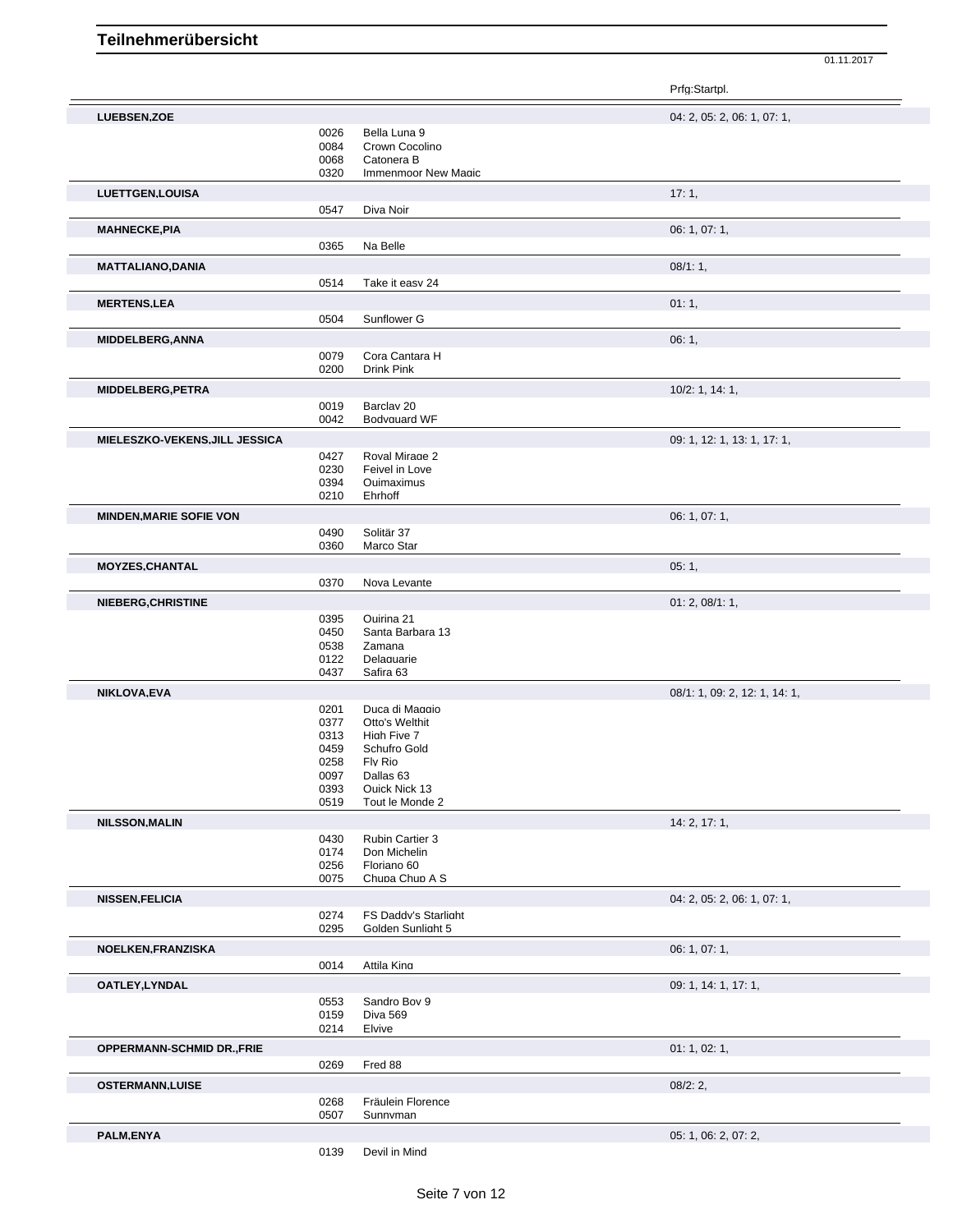|                            |              |                                | Prfg:Startpl.                            |
|----------------------------|--------------|--------------------------------|------------------------------------------|
|                            |              |                                |                                          |
|                            | 0273         | Frühlingstraum 7               |                                          |
| PAX, ANNIKA                |              |                                | 10/2:1,                                  |
|                            | 0399         | Rascalina 7                    |                                          |
| PETERMEIER, MAJA LOREEN    |              |                                | 06: 2, 07: 2,                            |
|                            | 0138         | Designer 11                    |                                          |
|                            | 0090         | Da Vinci HS                    |                                          |
|                            |              |                                |                                          |
| PHILLIPS, EILIS            |              |                                | 04: 1, 05: 1,                            |
|                            | 0440         | Salt and Pepper 12             |                                          |
| PICKEL, KATHARINA          |              |                                | 08/1: 2, 10/2: 1, 11: 1,                 |
|                            | 0278         | Fulmer Feather Duster          |                                          |
|                            | 0074         | Christopher 12                 |                                          |
| PIOTROWSKI, JULIETTE       |              |                                | 03: 1, 08/1: 1, 17: 1,                   |
|                            | 0475         | Sir Diamond                    |                                          |
|                            | 0327         | Lady Diamond 5                 |                                          |
|                            | 0206         | Duke Rubin                     |                                          |
| PIRES, ANA TERESA          |              |                                | 08/1: 1, 12: 2,                          |
|                            | 0428         | Roval Princess 22              |                                          |
|                            | 0314         | High Lane                      |                                          |
|                            | 0330         | Langley 4                      |                                          |
|                            | 0264         | Forte Plus                     |                                          |
| PLOETZ DR., LOTHAR         |              |                                | 14: 1, 16: 1,                            |
|                            | 0176         | Don of Darkmoor                |                                          |
|                            |              |                                |                                          |
| POEBEL.BRITTA              |              |                                | 03: 1, 10/2: 1,                          |
|                            | 0530         | Whisky 365                     |                                          |
|                            | 0447         | Sandmann v. Wittlings Personal |                                          |
| POHL, EVA                  |              |                                | 12: 1, 13: 1,                            |
|                            | 0242         | Fine Time K                    |                                          |
| <b>RABE, AMELIE</b>        |              |                                | 01: 1, 02: 1,                            |
|                            | 0569         | Frauenschwarm 8                |                                          |
|                            | 0056         | <b>Buddenbrook R</b>           |                                          |
| RABE, ELENA-MARIELLA       |              |                                | 06: 1, 07: 1,                            |
|                            | 0305         | Hasadeurs Junior               |                                          |
|                            |              |                                |                                          |
| <b>RAMEL, ANTONIA</b>      |              |                                | 14: 1, 17: 1,                            |
|                            | 0554         | Curiosity 2                    |                                          |
| RATHJENS, NINJA            |              |                                | 17: 1, 18: 1,                            |
|                            | 0555         | Emilio 111                     |                                          |
| RAUF-VATER, AMENA YASMIN   |              |                                | 14: 1, 16: 1,                            |
|                            | 0209         | Dvnamic E                      |                                          |
|                            | 0126         | Delva's Caspar Deluxe          |                                          |
|                            | 0127         | Delva's Der schwarze Ritter    |                                          |
| RAUPACH, MARTHA            |              |                                | 04: 1, 05: 1, 06: 2, 07: 2,              |
|                            | 0358         | Mad Max WE                     |                                          |
|                            | 0137         | Design du Jade                 |                                          |
|                            |              |                                |                                          |
| <b>REDEN, VICTORIA VON</b> |              |                                | 10/2:1,                                  |
|                            | 0384         | Puccini vR                     |                                          |
| <b>REENTS, GESA</b>        |              |                                | 04:1,                                    |
|                            | 0378         | Pacman 10                      |                                          |
| <b>RICHTER, ELLEN</b>      |              |                                | 03: 1, 08/2: 1,                          |
|                            | 0523         | Vinav                          |                                          |
|                            |              |                                |                                          |
| RIPPELBECK,CATHRYN         |              |                                | 01: 2, 02: 2, 03: 1, 08/1: 1, 12: 1, 13: |
|                            |              |                                | 1,                                       |
|                            | 0476         | Sir Rico                       |                                          |
|                            | 0233         | Fidelio 288                    |                                          |
|                            | 0283<br>0029 | Fürst M<br>Benedetta 5         |                                          |
|                            | 0227         | Faustino 30                    |                                          |
|                            | 0105         | Dandy 505                      |                                          |
|                            | 0262         | Formidable M                   |                                          |
|                            | 0117         | Davao 4                        |                                          |
| <b>RIPPHOFF, KIRA</b>      |              |                                | 01: 1, 02: 1, 03: 1,                     |
|                            | 0277         | Fugger von der Lilie           |                                          |
|                            | 0525         | Vincenzo 14                    |                                          |
|                            | 0232         | Ferryman 19                    |                                          |
|                            | 0182         | Donna Frederika 2              |                                          |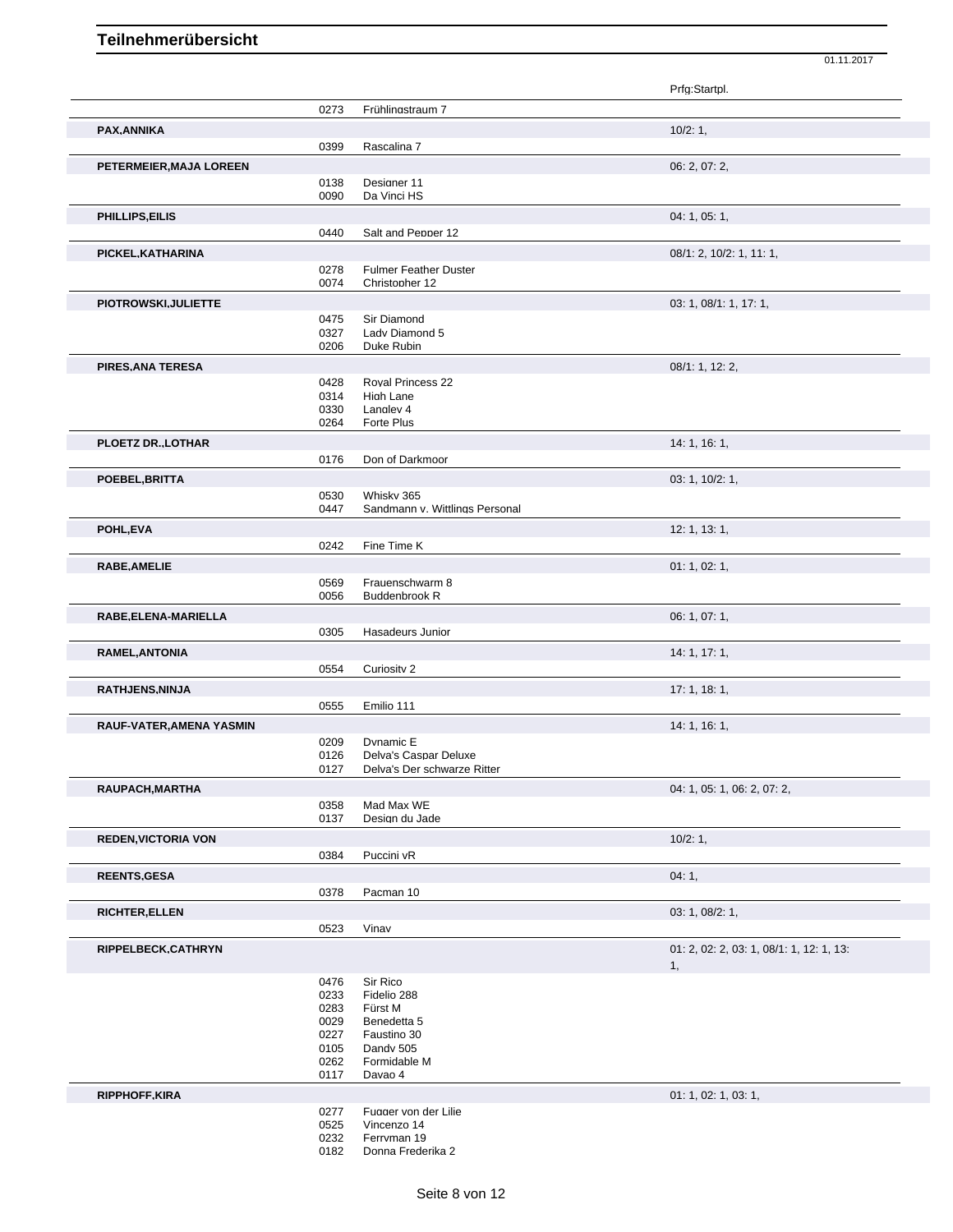|                               |              |                                                | Prfg:Startpl.                        |
|-------------------------------|--------------|------------------------------------------------|--------------------------------------|
| ROBERG, LILLY                 |              |                                                | 08/2:1,                              |
|                               | 0471         | Silbermond 23                                  |                                      |
| ROHDE, DOROTHEA               |              |                                                | 10/2:2,                              |
|                               | 0047         | Bonariva                                       |                                      |
|                               | 0022         | Batumi 7                                       |                                      |
|                               | 0455         | Santori 2                                      |                                      |
| ROSS, JULE                    |              |                                                | 10/1: 1, 11: 1,                      |
|                               | 0508         | Suri B                                         |                                      |
| SAHLE, ANNA                   |              |                                                | 10/1: 1, 11: 1,                      |
|                               | 0250         | Fläder af Hagalund                             |                                      |
| SARDA, JUDIT                  |              |                                                | 02: 1, 08/1: 1, 14: 1,               |
|                               | 0570         | Double Jov 4                                   |                                      |
|                               | 0571         | Duiardin 37                                    |                                      |
|                               | 0572         | Cap Amour                                      |                                      |
| SATZER, SHEREENA              |              |                                                | 01: 2, 02: 2,                        |
|                               | 0564         | Nymphenburgs Filius                            |                                      |
|                               | 0565         | Dark Dvnamic 2                                 |                                      |
|                               | 0566         | Nymphenburgs Sansibar<br>Nymphenburgs Scofield |                                      |
|                               | 0567         |                                                |                                      |
| <b>SCHLUETER, CELINA</b>      |              |                                                | 10/1: 1, 11: 1,                      |
|                               | 0039         | <b>Bocelli WE</b>                              |                                      |
| <b>SCHNAKENBERG, MAJA</b>     |              |                                                | 06: 2, 07: 2,                        |
|                               | 0331         | Lanzino                                        |                                      |
|                               | 0382         | Popcorn WE                                     |                                      |
|                               | 0184<br>0376 | Donna-Noblesse<br>Orange Blue M                |                                      |
|                               | 0165         | Dobbi Dobsen                                   |                                      |
|                               | 0207         | Dumble Duke                                    |                                      |
|                               | 0366         | Nelson KF                                      |                                      |
|                               | 0212         | Ekras van Tastique                             |                                      |
| <b>SCHNEIDER, TARA</b>        |              |                                                | 09: 1, 12: 2,                        |
|                               | 0562         | <b>GR Dorian Grav</b>                          |                                      |
|                               | 0563         | Skovvangs Barok                                |                                      |
| <b>SCHOCKEMOEHLE, BETTINA</b> |              |                                                | 02: 1, 10/2: 1,                      |
|                               | 0282         | Fürst Levantino                                |                                      |
|                               | 0506         | Sunny Time 2                                   |                                      |
| <b>SCHOEFFNER, ANDREAS</b>    |              |                                                | 01: 1, 09: 1, 10/2: 1, 12: 1, 13: 1, |
|                               | 0169         | Don Darling                                    |                                      |
|                               | 0406         | Riberv 27                                      |                                      |
|                               | 0015         | Aubamevang                                     |                                      |
| <b>SCHOELERMANN.ANNA</b>      |              |                                                | 06: 2, 07: 2,                        |
|                               | 0067         | Caspari HE WE                                  |                                      |
|                               | 0381         | Petit Magic Moment                             |                                      |
| <b>SCHOEN, METTE</b>          |              |                                                | 06: 2, 07: 2, 08/2: 1,               |
|                               | 0528         | Weisel 5                                       |                                      |
|                               | 0324         | Jokers Junale Prince                           |                                      |
|                               | 0311<br>0064 | <b>HET Desert Pearl</b><br>Carice T            |                                      |
|                               | 0363         | Mielah                                         |                                      |
|                               | 0181         | Donna Detta ASS                                |                                      |
|                               | 0499         | Sterne vd Vosbera                              |                                      |
| <b>SCHROTH, MERLE</b>         |              |                                                | 08/2:1,                              |
|                               | 0326         | La Speranza 5                                  |                                      |
| SCHUERMANN, CHARLOTT-MARIA    |              |                                                | 01: 1, 02: 2, 03: 1,                 |
|                               | 0548         | <b>Burlinaton II</b>                           |                                      |
|                               | 0549         | Simsalabim 64                                  |                                      |
|                               | 0550         | Safira Roval K                                 |                                      |
|                               | 0551         | Quantanamera 16                                |                                      |
|                               | 0552         | Florenz 75                                     |                                      |
| <b>SCHULTMANN, HILDEGARD</b>  |              |                                                | $10/2$ : 1, 11: 1,                   |
|                               | 0006         | Alwin 32                                       |                                      |
| <b>SCHULZE, THOMAS</b>        |              |                                                | 01: 2, 02: 1,                        |
|                               | 0422         | Rosio 2                                        |                                      |
|                               | 0050         | Born to win 5                                  |                                      |
|                               | 0034         | <b>Black Edition 4</b>                         |                                      |
|                               | 0231         | Felize                                         |                                      |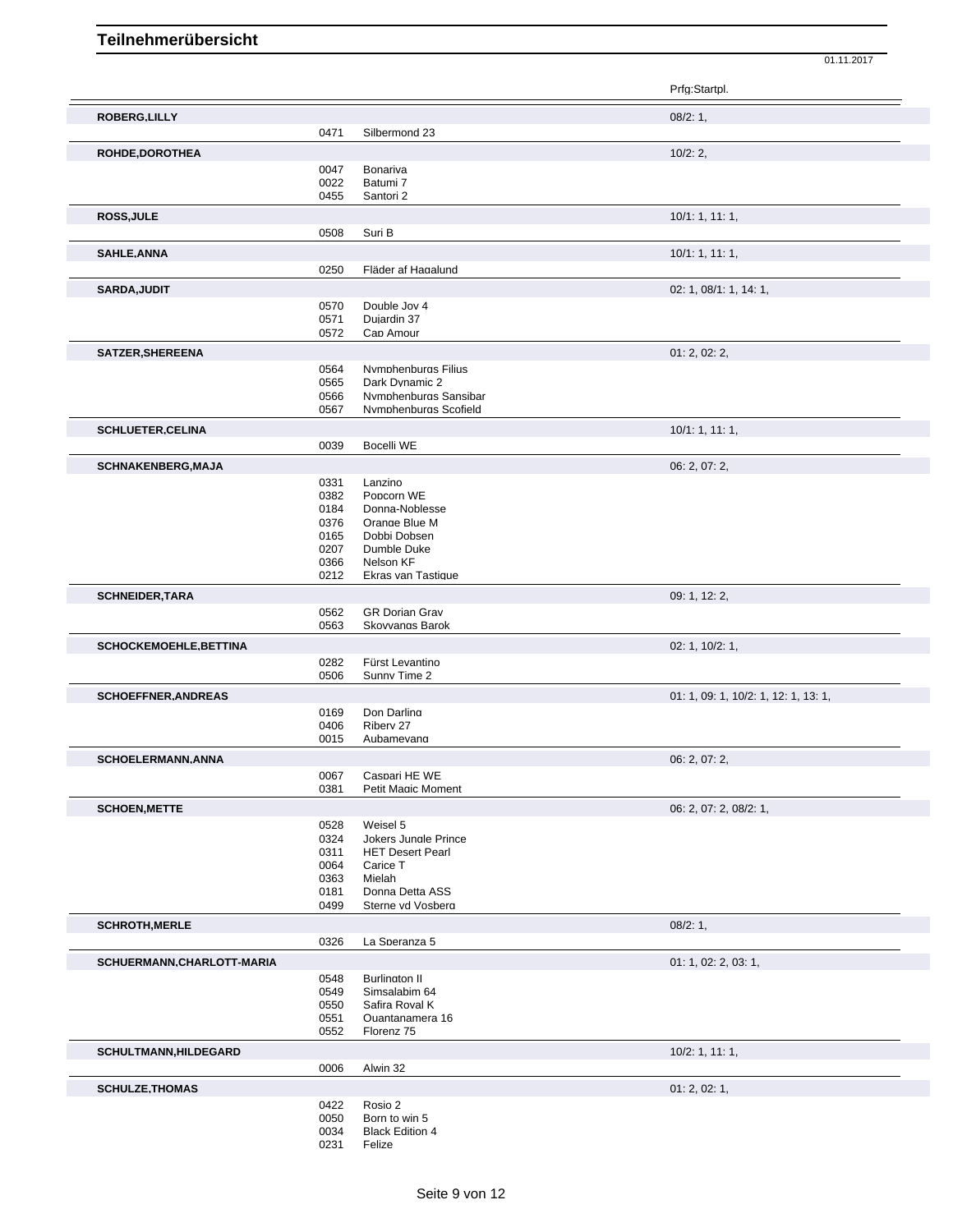|                                 |      |                           | Prfg:Startpl.                 |
|---------------------------------|------|---------------------------|-------------------------------|
|                                 | 0223 | Fantasia 124              |                               |
|                                 | 0521 | Vantaggio                 |                               |
|                                 | 0228 | Feine Eine                |                               |
|                                 | 0222 | Fanal 161                 |                               |
| <b>SCHUMANN, CHIARA</b>         |      |                           | 06: 1, 07: 1,                 |
|                                 | 0120 | Deep Beat Diamond         |                               |
| <b>SCHUT-KERY, SABINE</b>       |      |                           | 14: 1, 16: 1,                 |
|                                 | 0445 | Sanceo                    |                               |
|                                 |      |                           |                               |
| <b>SCHWIEBERT, RAINER</b>       |      |                           | 14: 2, 15: 2,                 |
|                                 | 0307 | Helenenhof's Catoo        |                               |
|                                 | 0315 | Highline 5                |                               |
| <b>SCHWIER, NELE</b>            |      |                           | 06: 1, 07: 1,                 |
|                                 | 0069 | Chameur 131               |                               |
| <b>SCHWIERKING, KENYA</b>       |      |                           | 06: 1, 07: 1,                 |
|                                 | 0414 | Rohlsdorfs Caspar de Luxe |                               |
| <b>SKROTZKI, ANKE</b>           |      |                           | 03:1,                         |
|                                 | 0286 | Fürst Romeo               |                               |
|                                 |      |                           |                               |
| <b>SPIEKER, KLARA ANNELIESE</b> |      |                           | $08/2:1$ ,                    |
|                                 | 0303 | Hadrian - Go              |                               |
| SPIELMANNS, ISABELLE            |      |                           | 10/2:1,                       |
|                                 | 0424 | Roval Black Sun 2         |                               |
| <b>STANSLOWSKI, PHILIPP</b>     |      |                           | 10/1: 1, 11: 1,               |
|                                 | 0345 | Logenbruder               |                               |
|                                 |      |                           |                               |
| <b>STARR, ELENA</b>             |      |                           | 08/1: 1, 12: 1, 13: 1,        |
|                                 | 0325 | La Manche                 |                               |
|                                 | 0054 | Brvan 12                  |                               |
| <b>STEFFENS, ANNABELLE</b>      |      |                           | 08/2:2,                       |
|                                 | 0537 | Woody Allen 55            |                               |
|                                 | 0405 | Rex Gildo 5               |                               |
|                                 | 0458 | Sauvignon 9               |                               |
| <b>STOLL, IMKE</b>              |      |                           | 04: 1, 06: 2, 07: 2,          |
|                                 | 0413 | Rodrigo 83                |                               |
|                                 | 0319 | Humpfrv-Me                |                               |
|                                 | 0505 | Sunny Bov 369             |                               |
|                                 | 0371 | Novellini                 |                               |
| <b>STRANGEMANN, KERSTIN</b>     |      |                           | 08/1:1,                       |
|                                 | 0408 | Rochelle K                |                               |
| SUDHOELTER, KATHRIN             |      |                           | 03: 1, 08/1: 1, 09: 1,        |
|                                 | 0135 | Desario                   |                               |
|                                 | 0109 | Dantano 2                 |                               |
|                                 | 0051 | Bossanova 28              |                               |
|                                 | 0511 | Sweet Hero                |                               |
|                                 | 0529 | Westfalenhof's Baron      |                               |
| SUNTRUP, ALEXANDRA              |      |                           | 01: 1, 02: 1, 17: 1, 18: 1,   |
|                                 | 0102 | Dancing Diamond 15        |                               |
|                                 | 0028 | Belmar                    |                               |
|                                 | 0397 | Ramira S                  |                               |
| SYBEL, MARIE                    |      |                           | 03: 1, 12: 2,                 |
|                                 | 0133 | Der kleine Charmeur       |                               |
|                                 | 0466 | Shampagna                 |                               |
|                                 | 0332 | Laguna                    |                               |
| <b>TAYLOR, DAVID</b>            |      |                           | 01: 1, 08/1: 1, 09: 1, 13: 1, |
|                                 | 0173 | Don Henry 10              |                               |
|                                 | 0491 | Son of Serbia             |                               |
|                                 | 0362 | MDM Zodiac OLD            |                               |
| TENAMBERGEN, JACQUELINE         |      |                           | 04: 1, 05: 1,                 |
|                                 | 0196 | Dr. Doolittle 31          |                               |
|                                 | 0031 | Betty Barclav 12          |                               |
| <b>TERSTEGGE, NELE LILLIAN</b>  |      |                           | 10/1:1,                       |
|                                 | 0561 | Diego Diaz 2              |                               |
| <b>TETZLAFF, NELE</b>           |      |                           | 01: 2, 02: 2, 09: 1, 12: 1,   |
|                                 | 0124 | Delbard Estivale          |                               |
|                                 | 0033 | Biiou 435                 |                               |
|                                 | 0103 | Dancing Jewel             |                               |
|                                 |      |                           |                               |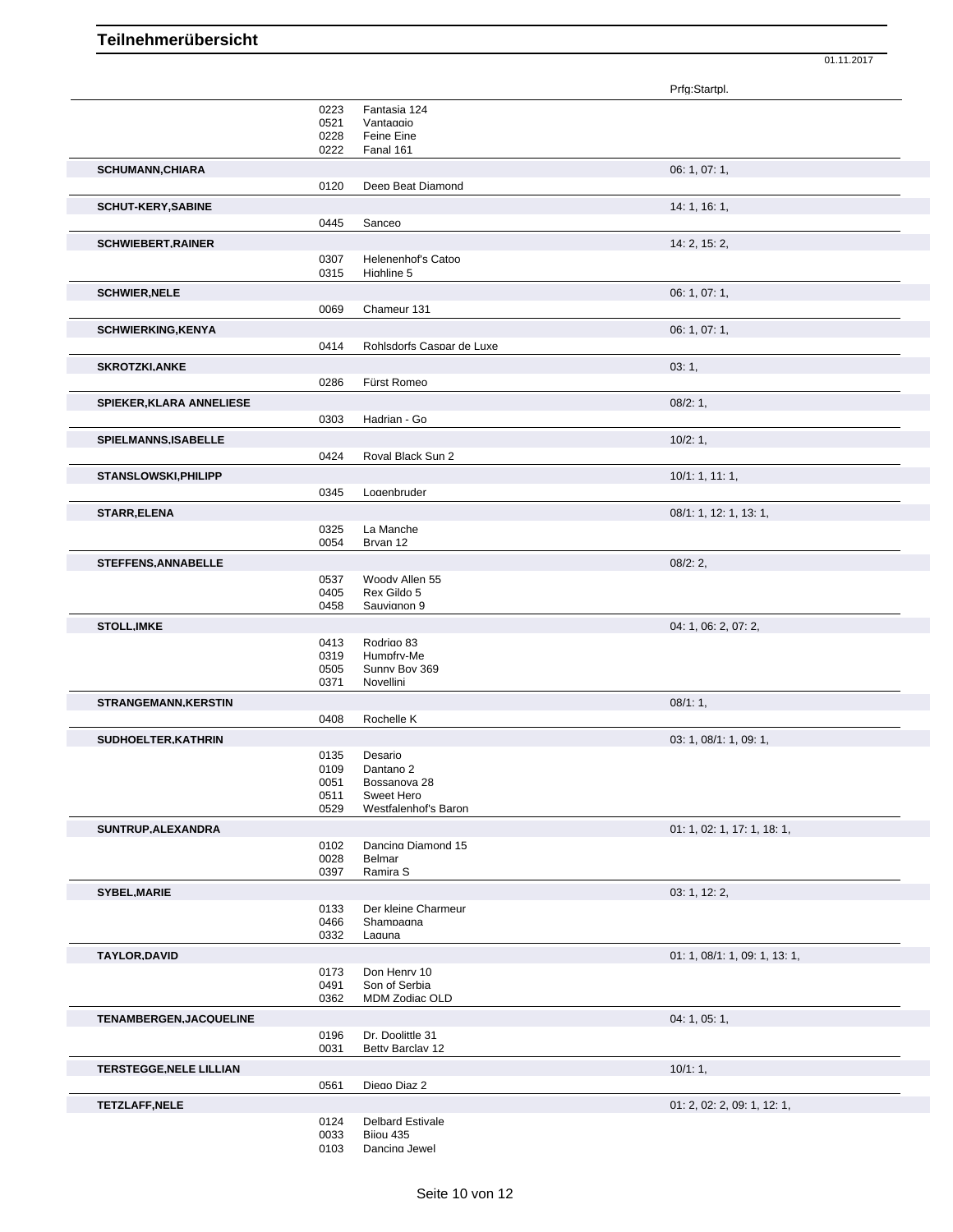|                                                    |              |                            | Prfg:Startpl.                            |
|----------------------------------------------------|--------------|----------------------------|------------------------------------------|
|                                                    |              |                            |                                          |
|                                                    | 0211<br>0114 | Eigenart 2<br>Dark One     |                                          |
|                                                    |              | Fürst Olli 3               |                                          |
|                                                    | 0284         |                            |                                          |
| THEILE, ANNA-LISA                                  |              |                            | 03: 1, 14: 1,                            |
|                                                    | 0501         | Stromberg 10               |                                          |
|                                                    | 0493         | Sossusvlei L               |                                          |
|                                                    |              |                            |                                          |
| <b>THOLE,FRAUKE</b>                                |              |                            | 08/1: 1, 12: 1, 13: 1,                   |
|                                                    | 0142         | Diamond Deceit             |                                          |
|                                                    | 0107         | Danity HM                  |                                          |
|                                                    | 0460         | Sechs Richtige             |                                          |
| <b>THOMASMEYER, KATRIN</b>                         |              |                            | $10/2$ : 1, 11: 1,                       |
|                                                    | 0294         | Giselle 87                 |                                          |
|                                                    |              |                            |                                          |
| <b>TIMPE, ANDREA</b>                               |              |                            | 01: 1, 03: 1, 10/2: 2, 12: 1, 14: 1, 17: |
|                                                    |              |                            | 2,                                       |
|                                                    | 0140         | Dewindo                    |                                          |
|                                                    | 0162         | Dixieland 32               |                                          |
|                                                    | 0170         | Don Darwin                 |                                          |
|                                                    | 0247         | First Class 78             |                                          |
|                                                    | 0260         | For the Memory             |                                          |
|                                                    |              |                            |                                          |
|                                                    | 0168         | Don Carismo 2              |                                          |
|                                                    | 0272         | Friesen Ball               |                                          |
|                                                    | 0420         | Rosenguarz K               |                                          |
|                                                    | 0236         | Fidermond 2                |                                          |
|                                                    | 0148         | Dibaba                     |                                          |
| TORLOXTEN, LENA-ALEXANDRA                          |              |                            | 03:1,                                    |
|                                                    | 0407         | Robbie Williams 10         |                                          |
|                                                    |              |                            |                                          |
| <b>TURLA, JOERG</b>                                |              |                            | 10/2:1,                                  |
|                                                    | 0239         | Fifi La Fav                |                                          |
|                                                    |              |                            |                                          |
| <b>VENHAUS, NADINE</b>                             |              |                            | 08/1: 2, 09: 1, 12: 1,                   |
|                                                    | 0280         | Fürst Fido 2               |                                          |
|                                                    | 0357         | Luminatv                   |                                          |
|                                                    | 0421         | Rosenrot T                 |                                          |
| VOSSKOETTER, ANNA-LENA                             |              |                            | 10/1: 1, 11: 1,                          |
|                                                    | 0321         | Insterlana                 |                                          |
|                                                    |              | Diager 41                  |                                          |
|                                                    |              |                            |                                          |
|                                                    | 0154         |                            |                                          |
| <b>VOSSKOETTER, THERESA</b>                        |              |                            | 10/2: 1, 11: 1,                          |
|                                                    | 0429         | Rubikon 45                 |                                          |
| <b>WAGNER, NINA</b>                                |              |                            | 08/2:1,                                  |
|                                                    |              |                            |                                          |
|                                                    | 0023         | Bavard 69                  |                                          |
|                                                    |              |                            | 09: 1, 12: 2, 14: 1, 17: 1,              |
|                                                    | 0092         | Dai Jin 2                  |                                          |
|                                                    | 0472         | Simply Virtual             |                                          |
|                                                    |              |                            |                                          |
|                                                    | 0314         | High Lane                  |                                          |
|                                                    | 0316         | Hot Dance                  |                                          |
|                                                    | 0353         | Loro Piano                 |                                          |
|                                                    | 0313         | High Five 7                |                                          |
|                                                    | 0185         | Dono di Maggio             |                                          |
|                                                    | 0356         | Luis Figo 6                |                                          |
|                                                    | 0287         | Fürst Schufro              |                                          |
|                                                    | 0046         | Bonaire 11                 |                                          |
|                                                    |              |                            |                                          |
|                                                    | 0478         | Sir Skvfall OLD            |                                          |
|                                                    | 0146         | Diamontinus                |                                          |
|                                                    | 0330         | Langlev 4                  |                                          |
|                                                    | 0245         | Fior 2                     |                                          |
|                                                    | 0317         | Hot Hit 3                  |                                          |
|                                                    | 0290         | Fürstenfee 5               |                                          |
|                                                    | 0197         | Dr.Sambuco                 |                                          |
|                                                    | 0543         | Zum Glück 4                |                                          |
|                                                    | 0344         | Livingston's Davdream P    |                                          |
|                                                    | 0461         | Semias                     |                                          |
|                                                    |              |                            |                                          |
|                                                    | 0261         | Formidable 45              |                                          |
|                                                    | 0542         | Zucchero 13                |                                          |
|                                                    | 0167         | Dolciario                  |                                          |
|                                                    | 0204         | Duke of Britain            |                                          |
| <b>WANDRES,FREDERIC</b><br><b>WEDERMANN,LOUISA</b> |              |                            | 01:1,                                    |
|                                                    | 0271         | Freva D                    |                                          |
|                                                    |              |                            |                                          |
|                                                    |              |                            | 08/1: 1, 09: 2, 12: 2, 14: 1, 17: 1,     |
| <b>WEGO,NICOLE</b>                                 | 0201<br>0145 | Duca di Maggio<br>Diamonit |                                          |